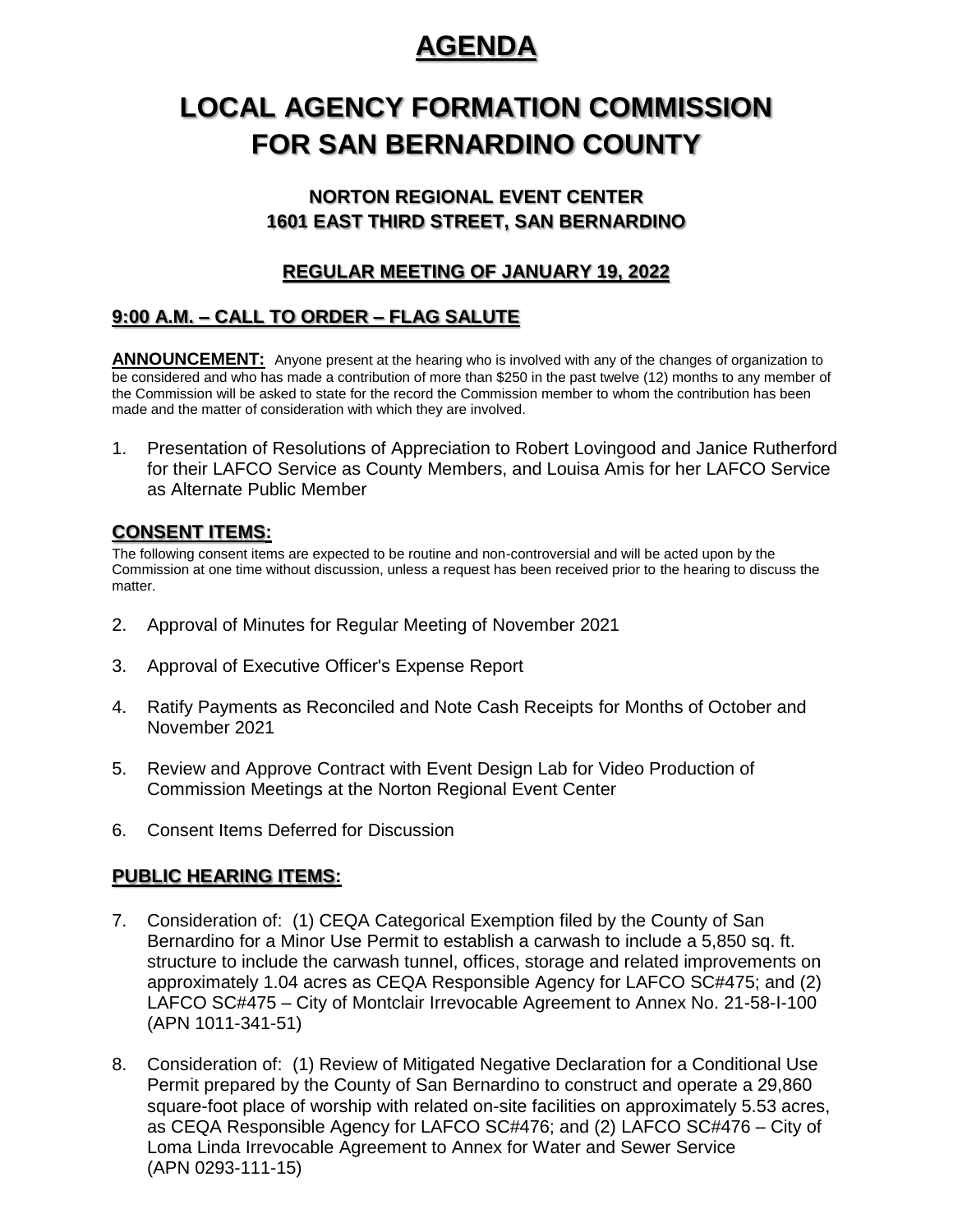9. Consideration of: (1) Review of Environmental Impact Report (EIR No. 534) for a General Plan Amendment (GPA No. 1079), Change of Zone (CZO No. 7799), Plot Plan (PP No. 25337), and Parcel Map No. 36564 prepared by the County of Riverside to construct a distribution facility consisting of two industrial buildings totaling 1,823,760 square feet on approximately 246 acres as CEQA Responsible Agency for LAFCO 3251; (3) Adoption of Facts, Findings and Statement of Overriding Considerations; and (4) LAFCO 3251 – Annexation to the Yucaipa Valley Water District (I-10 Logistics Owner, LLC)

#### **DISCUSSION ITEMS:**

- 10. Review and Accept Audit Report for Fiscal Year Ended June 30, 2021
- 11. Review and Accept the Special Study for the Morongo Valley Community Services District (LAFCO 3253)
- 12. Mid-Year Budget Review for Fiscal Year 2021-22 and Consideration of Increasing Appropriation to Legal Counsel Account
- 13. Review and Consider Methods on Additional Payments towards LAFCO's Net Pension Liability (MOVED TO THE FEBRUARY 16, 2022 MEETING)
- 14. Review and Accept the 2021 Mapping of the Disadvantaged Unincorporated Communities for San Bernardino County (MOVED TO THE FEBRUARY 16, 2022 MEETING)

#### **INFORMATION ITEMS:**

- 15. Legislative Update Report
- 16. Executive Officer's Report
- 17. Commissioner Comments

(This is an opportunity for Commissioners to comment on issues not listed on the agenda, provided that the subject matter is within the jurisdiction of the Commission and that no action may be taken on off-agenda items unless authorized by law.)

#### 18. Comments from the Public

(By Commission policy, the public comment period is limited to five minutes per person for comments related to other items under the jurisdiction of LAFCO not on the agenda.)

The Commission may adjourn for lunch from 12:00 to 1:30 p.m. The Commission may take action on any item listed in this Agenda whether or not it is listed for Action. In its deliberations, the Commission may make appropriate changes incidental to the above-listed proposals.

Materials related to an item on this Agenda submitted to the Commission or prepared after distribution of the agenda packet will be available for public inspection in the LAFCO office at 1170 West Third Street, Unit 150, San Bernardino, during normal business hours, and on the LAFCO website at [www.sbclafco.org.](http://www.sbclafco.org/)

Current law and Commission policy require the publishing of staff reports prior to the public hearing. These reports contain technical findings, comments, and recommendations of staff. The staff recommendation may be accepted or rejected by the Commission after its own analysis and consideration of public testimony.

IF YOU CHALLENGE ANY DECISION REGARDING ANY OF THE ABOVE PROPOSALS IN COURT, YOU MAY BE LIMITED TO RAISING ONLY THOSE ISSUES YOU OR SOMEONE ELSE RAISED DURING THE PUBLIC TESTIMONY PERIOD REGARDING THAT PROPOSAL OR IN WRITTEN CORRESPONDENCE DELIVERED TO THE LOCAL AGENCY FORMATION COMMISSION AT, OR PRIOR TO, THE PUBLIC HEARING.